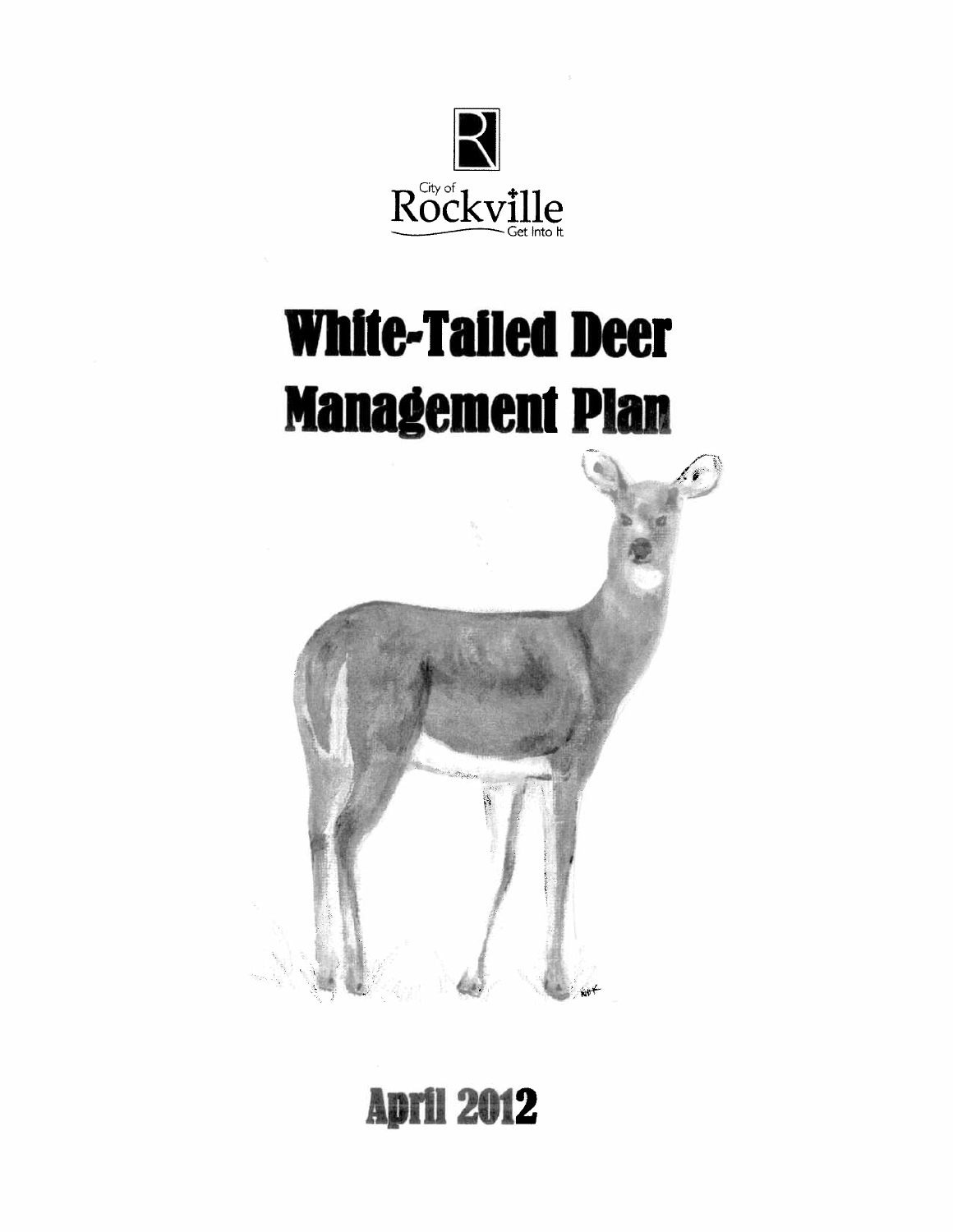

# **White-Tailed Deer Task Force Acknowledgement**

The City of Rockville would like to thank the White-Tailed Deer Task Force for their tireless work and effort toward the completion of the White-Tailed Deer Management Plan and the Recommendations to the Mayor and Council.

## **Task Force**

• Justin Joseph Bedard, Resident •

- Christine Davidson McCord, Environmental Commission •
- Marsha Douma, City of Rockville Recreation and Park Advisory Board•

• Rob Gibbs, Natural Resource Manager, M-NCPPC, Montgomery Parks •

• JoAnn Grbach, Public Information Office, City of Rockville •

• Stuart Hagen, Resident •

• Mathew von Hendy, Resident •

• Mark Kibiloski, Parks and Facilities Division, City of Rockville •

• Audra Lew, Resident •

• Steve Mader, Parks and Facilities Division, City of Rockville •

- Jake Marren, Environmental Management Division, City of Rockville •
- Freddie Mowell, Neighborhood Services Division, City of Rockville •

• Jackie Raiford, Resident •

• Kate Savage, City of Rockville Recreation and Park Advisory Board •

• Sherry L. Stuesse, Resident •

• George Timco, Assistant Deer Project Leader, Maryland Department of Natural Resources •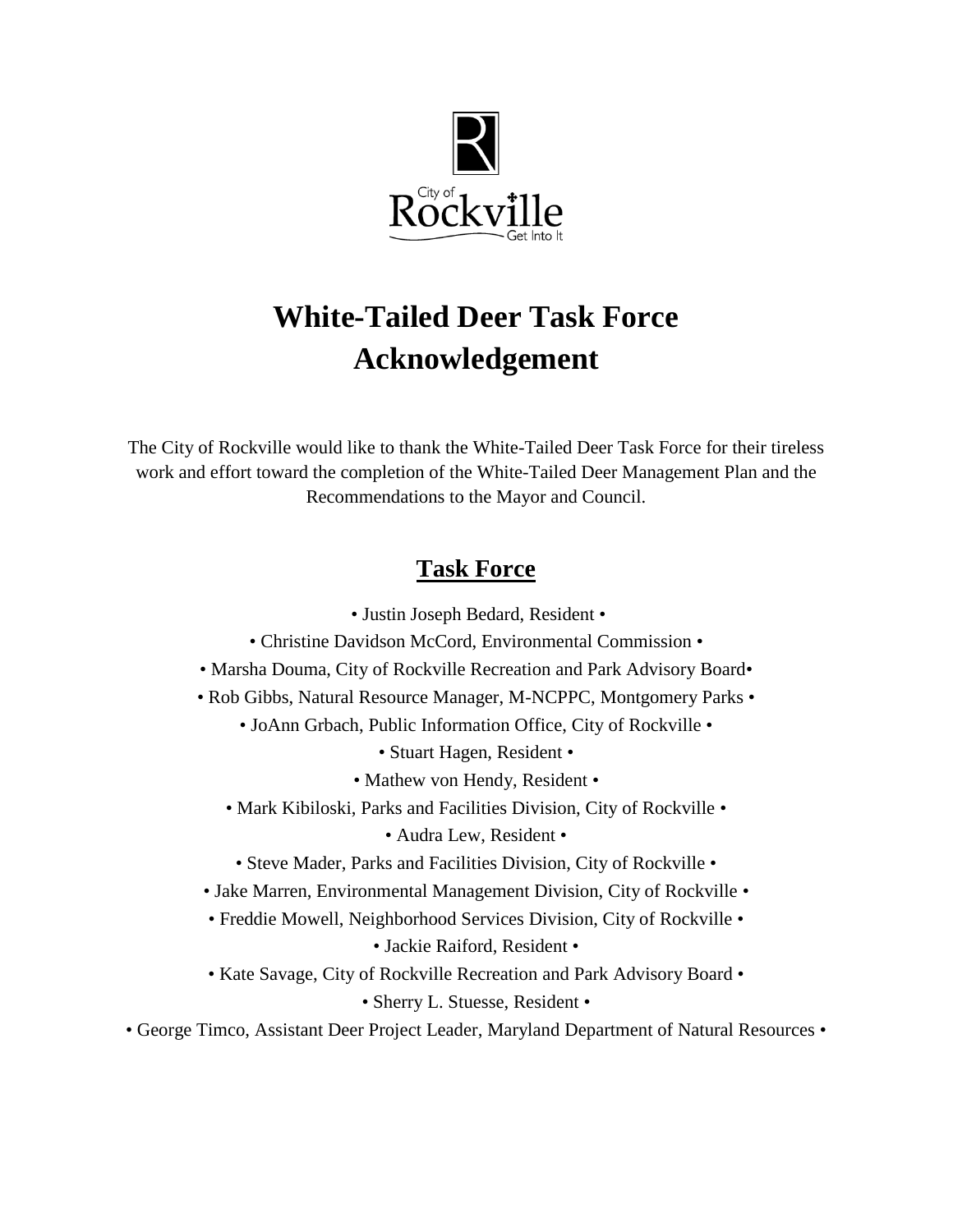

### **WHITE-TAILED DEER MANAGEMENT PLAN**

#### **I. OBJECTIVE**

The objective of the White-Tailed Deer Management Plan (WTDMP) is to manage the increasing impact of white-tailed deer on public and private lands within the limits of the City of Rockville.

#### **II. BACKGROUND**

Rockville's original White-Tailed Deer Control Policy (WTDCP) of tolerance and coexistence was developed in 1995. The policy was developed because residents were concerned about the rising white-tailed deer population and its impact on landscaping and gardens. At that time, the issue was seen more as a nuisance than a problem with deer over-population.

The policy outlined a methodology for coping with an increasing deer population, starting with conducting aerial surveys, analyzing complaints and providing public information, including educational materials and consultations on methods of exclusion and deer repellents.

The policy also outlined a control plan based on the impacts of deer on public safety, including but not limited to auto accidents. The control plan called for population management and lethal reductions when other methods failed, and a significant impact initiated the need for conflict resolution.

In 2009, after many years of a tolerance and coexistence policy (WTDCP) and increased concerns related to deer, the Mayor and Council formed a White-Tailed Deer Task Force (WTDTF). The task force was charged with studying and analyzing current white-tailed deer population data and impacts, including the methods and local practices used to manage a desired deer population. The task force relied on the documents in the reference section of this document and presentations from local experts as the primary sources of data and information. The Maryland Department of Natural Resources Heritage and Wildlife Services (DNR), Maryland National Capital Park and Planning Commission (MNCPPC) - Montgomery and Howard counties, the Humane Society of the United States and the Suburban White-Tailed Deer Management Group made presentations to the task force.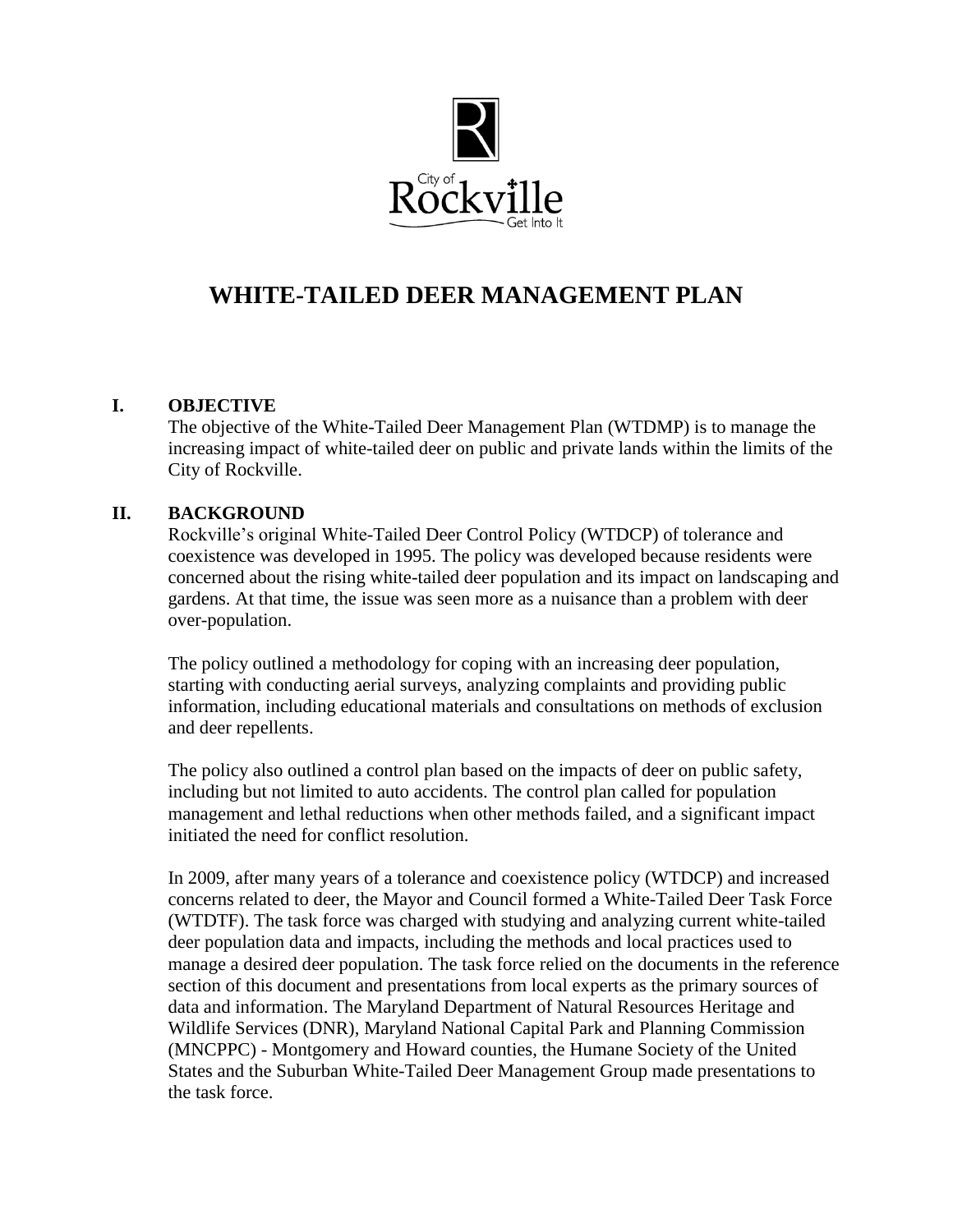specific to Rockville was Deer Vehicle Collisions (DVC), aerial surveys from the mid-1990s, and anecdotal stories and personal experience from staff. The task force was asked to use this information to update the City's WTDCP and to generate specific recommendations to the Mayor and Council.

#### **III. OVERVIEW**

The white-tailed deer (Odocoileus virginianus) is a large, graceful and attractive part of the vertebrate fauna of eastern North America. As a species, the whitetail is appreciated and valued for its beauty, food value and for being symbolic of that which is wild and natural in our increasingly urban surroundings. People place many values, both positive and negative, on deer. Whether we find deer desirable is an opinion based on many factors and experiences. People enjoy photographing, watching, hunting, studying and simply knowing that deer exist. Some people suffer economic losses because of deer, while others may derive significant income from their presence.

During the past several decades, the landscape of Rockville has undergone significant change. Extensive suburban development in this once semi-rural landscape has brought about dramatic ecological changes that have affected many species, especially the whitetailed deer.

While quite rare in the early 1900s, the white-tailed deer population has recently reached densities never before seen in many areas. This remarkable recovery is due to effective conservation efforts, the elimination of natural predators and an extremely adaptable animal that is able to take advantage of the habitat changes brought about by urban sprawl and the reduction in agricultural land use. There has also been a reduction in the land area open to hunting and societal changes have led to fewer hunters. The combination of these factors has resulted in a surge of deer populations around the region.

Development practices utilized over the past several decades have fragmented forests and farms, creating ideal habitat for deer. Deer prefer the edges of forests, where they can access both wooded cover and open fields for foraging. Suburban development has greatly multiplied this forest edge, creating what has been described as "a deer factory."

#### **IV. CONCERNS**

The primary concerns of an increasing white-tailed deer population are issues related to public safety and health. These safety concerns include deer vehicle collisions and Lyme disease. Ecological and biological impacts, as well as direct impacts to residential landscaping comprise the other major concerns highlighted in this document.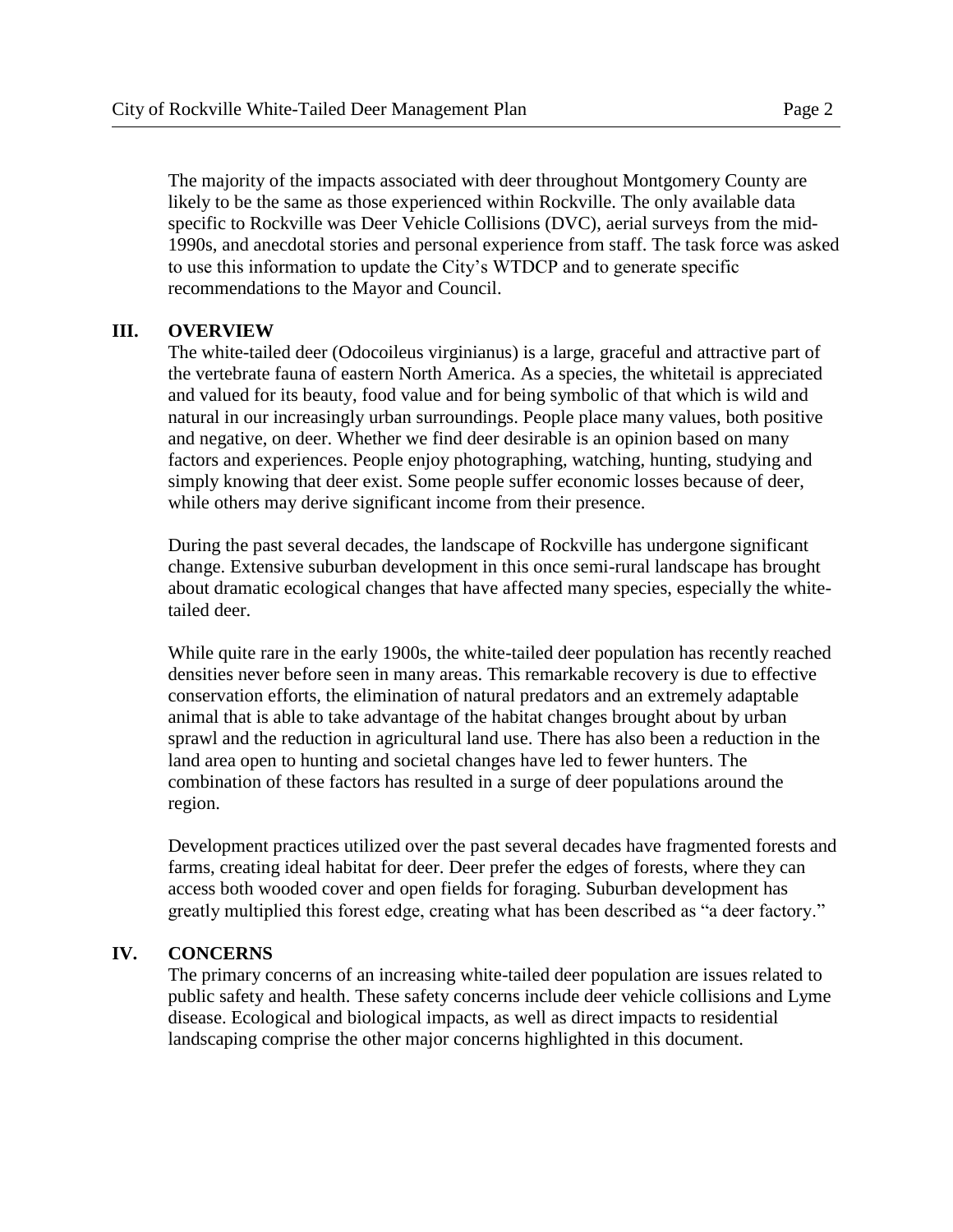#### **Deer Vehicle Accidents**

Deer Vehicle Collisions occur throughout the City of Rockville. Two locations in the City limits comprise 40 percent of all DVCs. The two locations with the highest incidence of collisions include West Gude Drive (19 percent) and Norbeck Road/Route 28 (18 percent). Deer Vehicle Collisions increased from 1,343 countywide as reported by the Montgomery County Police Department in 1994 to 1,841 reported in 2008. State Farm Auto Insurance considers Maryland to be in a high-risk zone with the odds of striking a deer at 1 in 141 during the course of a year, compared with the national average of 1 in 208. In 1997 and 1998, the Rockville City Police Department recorded 51 and 58 deer incidents. More recent records indicate that in 2008, there were approximately 133 deer-related incidents in Rockville, 116 in 2009 and 121 in 2010. The vast majority of the incidents are related to dead deer in the right-of-way.

State Farm Insurance Company estimates DVCs in Maryland numbered close to 32,000 at a cost of \$106.9 million to drivers.

State Farm also reports 21 percent more deer-related collisions nationally in 2009-10 than in a 2004-05 survey, even though vehicle miles driven are up only two percent.



**FIGURE 1**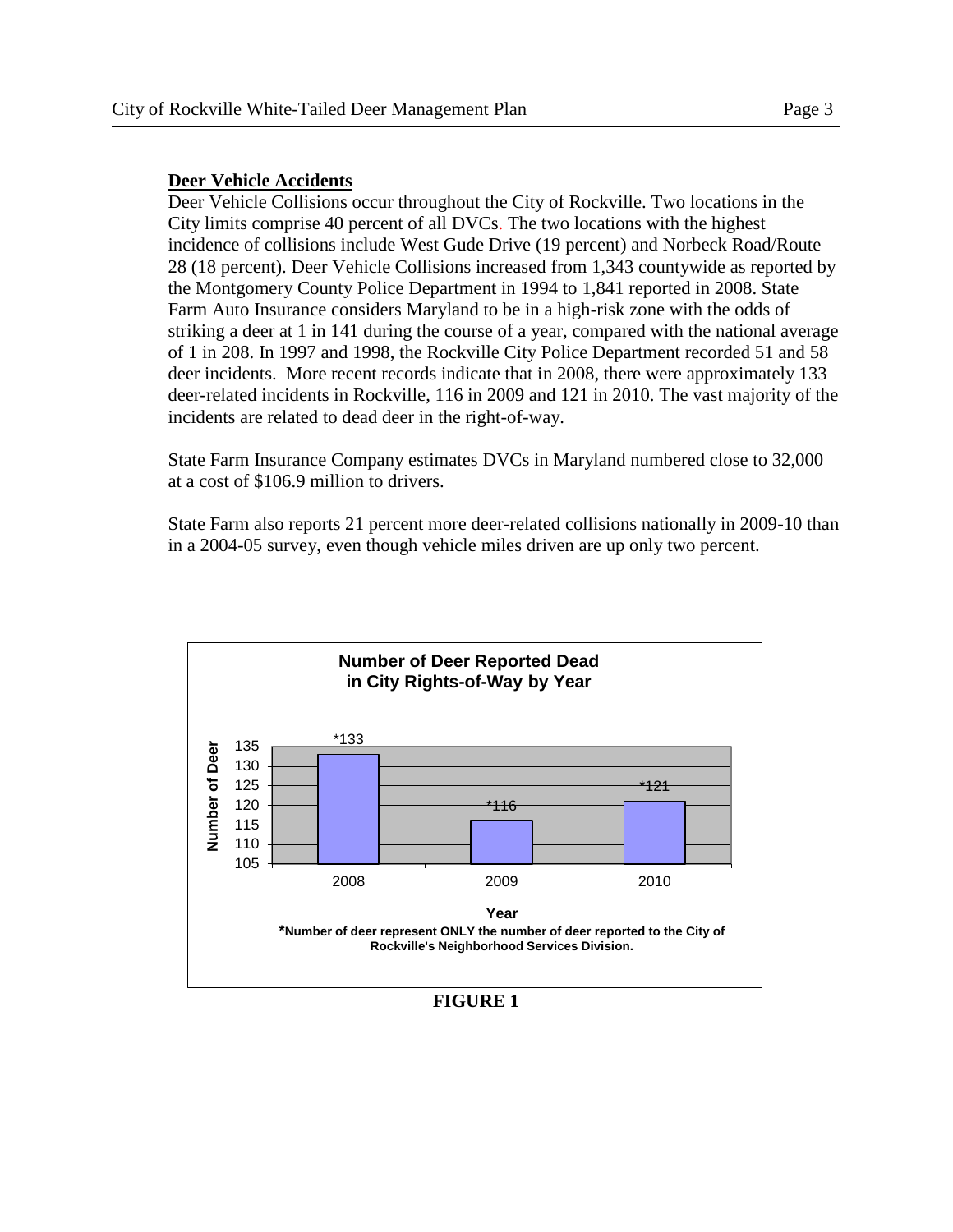#### **Lyme Disease**

Lyme disease is caused by the spirochete *Borrelia burgdorferi* that is carried by the blacklegged tick (*Ixodes scapularis*). Lyme disease has affected thousands of people in the United States and is a serious human health concern. Because white-tailed deer serve as a host for the blacklegged tick, there is public concern regarding white-tailed deer and their relationship to the incidence of Lyme disease.

Deer and other mammals, such as raccoons and foxes, serve as hosts for the adult stage of the tick, while small rodents such as mice serve as hosts for the immature stages. A direct relationship between numbers of deer and the incidence of Lyme disease remains unresolved. A June 2003 publication in The New England Journal of Medicine recommends the following strategies for decreasing the risk of Lyme disease and other tick-borne illnesses:

- $\bullet$ Area-wide application of acaricides (mite and tick pesticides).
- Landscaping to provide desiccating barriers between tick-infested areas and lawns.  $\bullet$
- $\bullet$ In some settings, the exclusion or removal of deer (Hayes and Piesman 2003).

However, other recent studies regarding Lyme disease and the relationship to deer suggest that controlling deer populations may not effectively control Lyme disease. Ostfeld et al. (2006) concluded the risk of exposure to Lyme disease was correlated positively with the abundance of key hosts of the immature stages of the tick and with critical food resources for those hosts. They suggested that once deer abundance exceeded a low threshold value, further increases in deer density had little if any effect on tick densities. Current best estimates suggest that deer densities must be maintained at <10/square mile (less than 10 per square mile) to observe a reduction in tick densities and associated Lyme disease cases. The task force recommends that Lyme disease not be the major factor in determining deer management strategies.

The City will continue to monitor further research and development concerning Lyme disease. Currently, the best prevention of Lyme disease is through education that encourages people to use repellents, check themselves for ticks and avoid favorable tick habitat (U.S. Department of Health and Human Services 2005).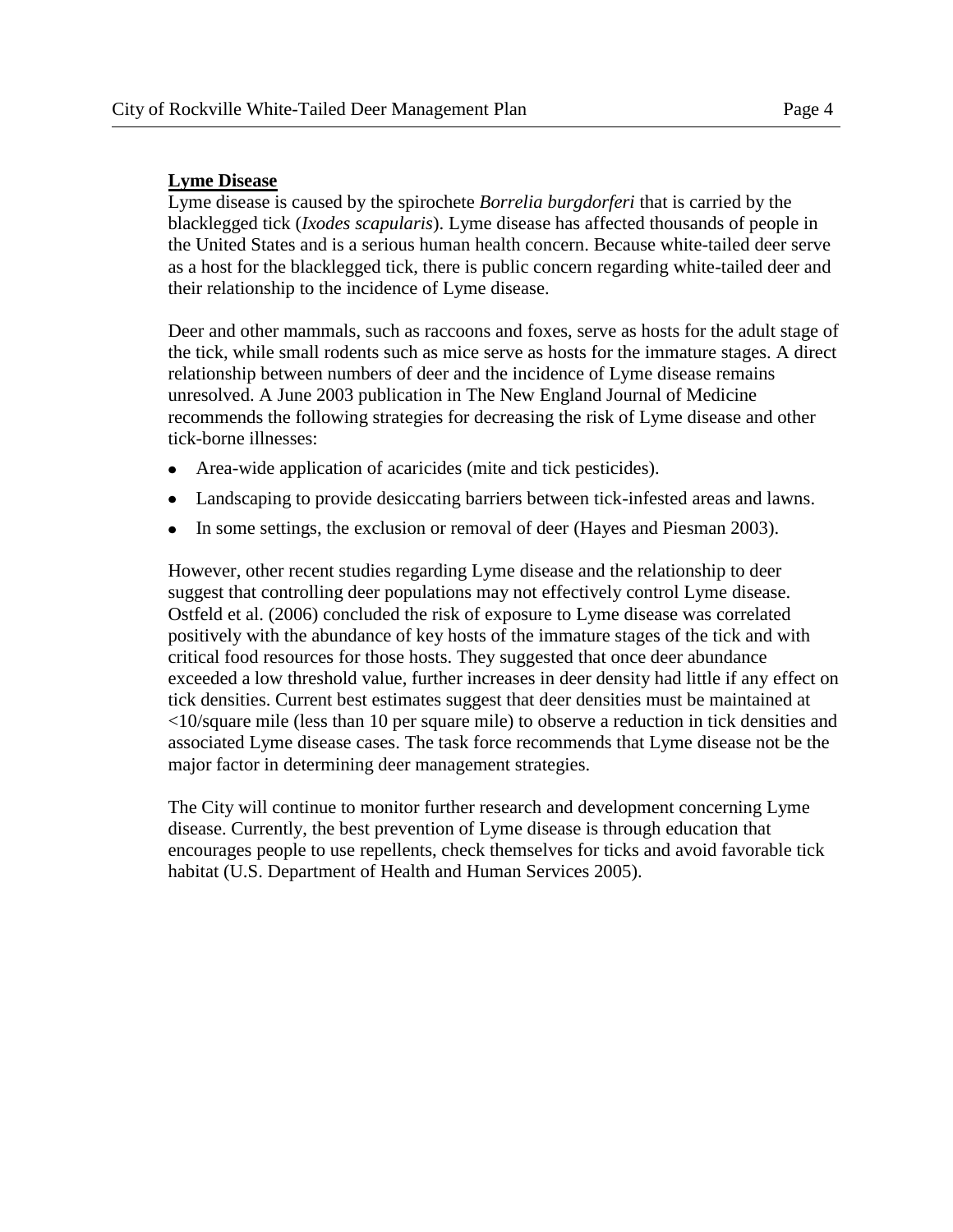

#### **FIGURE 2**

Cases as reported by the Center for Disease Control (CDC). In 2009, 1,466 confirmed cases were reported with 558 more probable cases. These numbers were combined for 2009 reporting.



#### **FIGURE 3**

Cases as reported by the CDC. In 2008, 314 confirmed cases were reported with 239 probable cases combined for this chart. The rise in these numbers may be attributed to the increased awareness and reporting of Lyme disease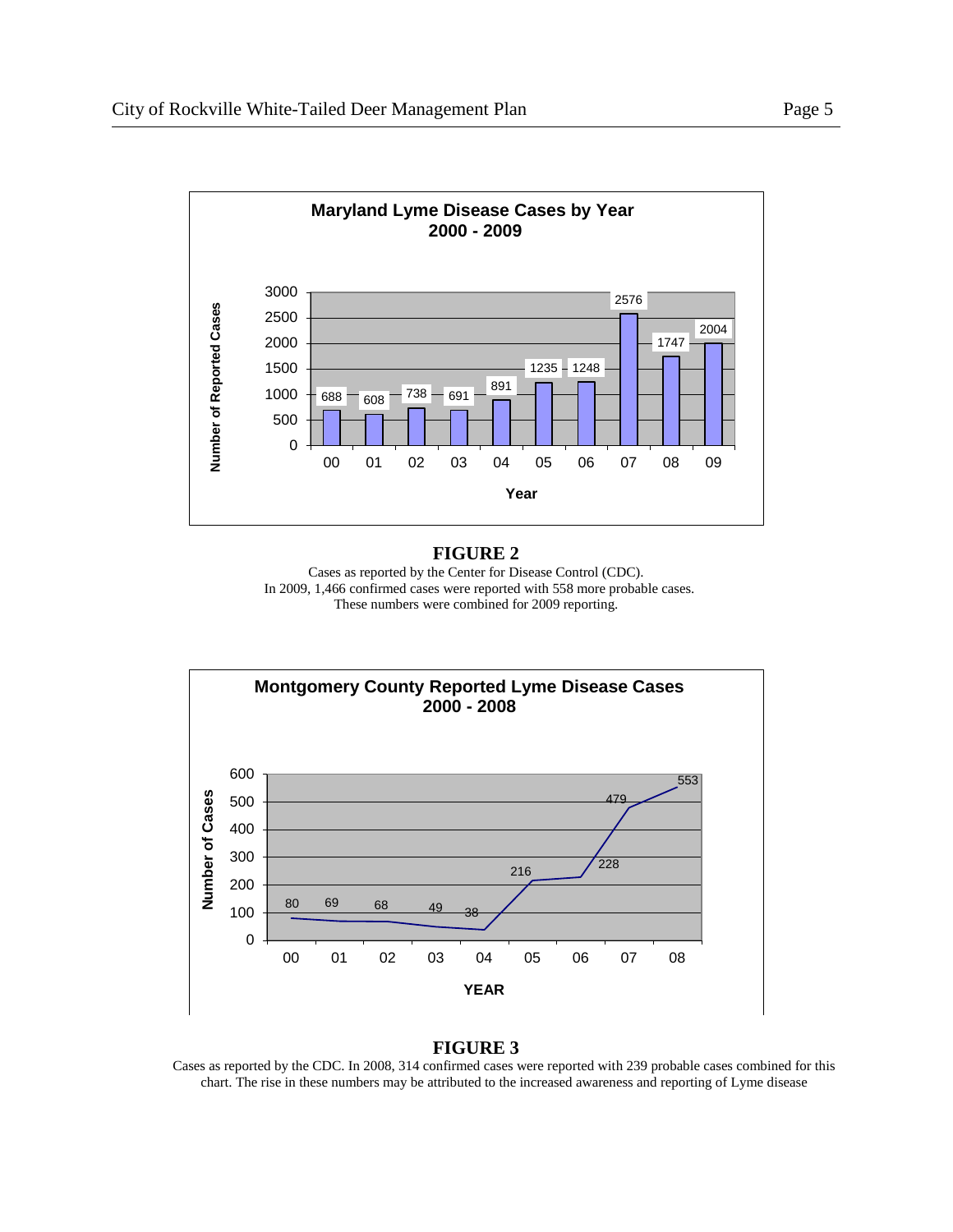#### **Ecological Impacts**

White-tailed deer also cause many negative impacts to the natural environment. In areas of high density, loss of native bird habitat and damage to native flora and fauna can be found due to over-browsing. Studies indicate that intense browsing from high deer densities can change the forest species composition and the associated wildlife (Alverson and Waller 1997). High deer densities can also increase the density of exotic invasive plants in natural areas. Excessive deer browsing on native plants reduces the production of native species and allows exotic species to thrive. In addition, deer may spread exotic plants through their feces (William and Ward 2006; Myers et al. 2004).

#### **Biological and Cultural Carrying Capacities (DNR White-Tailed Deer Report)**

The number of individuals of a given species that a specific parcel of habitat can support in good physical condition over an extended period of time is defined as the Biological Carrying Capacity (BCC). White-tailed deer have high productivity due to their evolution as large prey for humans, wolves and mountain lions.

Deer reproduction causes populations to exceed the BCC unless productivity is balanced by mortality. When the BCC is exceeded, habitat quality decreases and herd health and physical condition decline (McCullough 1979, McShea et al.1997). Biologists use herd health indices and population density indices to assess the status of a herd relative to the BCC. The importance of compatibility between land-use practices and deer populations in Maryland justifies the consideration of another aspect of carrying capacity.

Cultural Carrying Capacity (CCC) is the maximum number of deer that can coexist compatibly with the local human population. The CCC is a function of sensitivity of the local human population to the presence of deer and may be higher or lower than the BCC.

This sensitivity is dependent on land-use practices, deer density and the attitudes and priorities of the human population. Numerous deer vehicle collisions, agricultural damage, home garden complaints and over-browsed forests that reduce recreational opportunities for bird watchers and naturalists due to overabundant deer are all indicators that the CCC has been exceeded. It is important to note that even low deer densities can exceed the CCC. A single deer residing in an airport landing zone is too many deer for that situation.

Effective deer management aims for a deer population level that will maintain a healthy environment and strike an acceptable balance between people and deer. It's a complex challenge that requires balancing biological, political and social demands. The DNR recommends a BCC and CCC in the range of 20-35 deer per square mile for urban areas like the City of Rockville.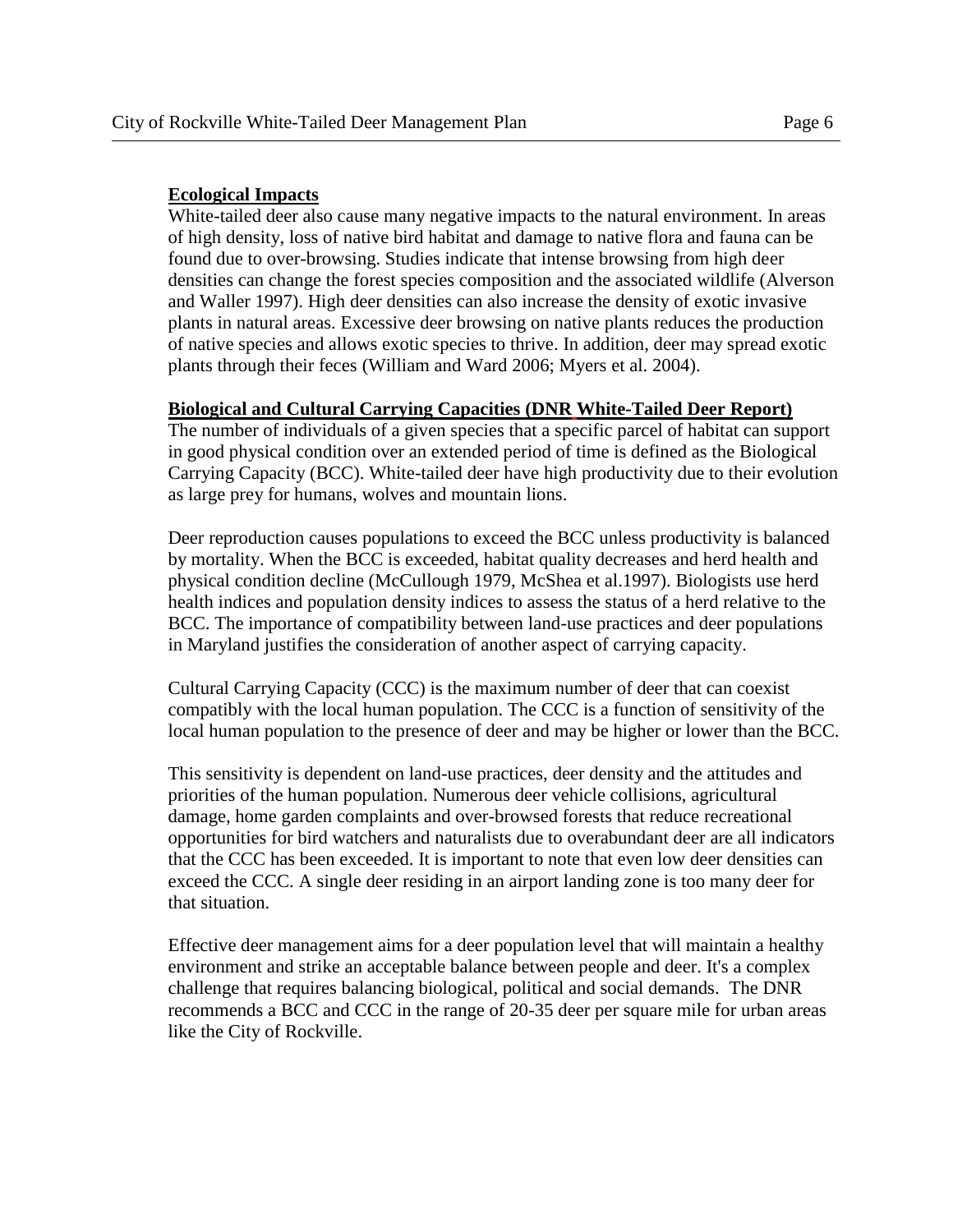**Browsing of Landscape Plantings and Vegetable Gardens** White-tailed deer will browse on a wide variety of plant material, much of which can be found in the home landscape and commercial landscape, e.g., azaleas, taxus, cherry trees, tulips and roses. Browsing can cause considerable damage, such as deformed shape or death to desirable plants, and antler rubbing by bucks can damage trees and shrubs by creating entry points for insects and disease.

#### **V. MANAGEMENT OF THE WHITE-TAILED DEER**

#### **Definition**

White-tailed deer management consists of all actions undertaken by the City for the express purpose of managing the impacts associated with deer populations and/or resolving conflicts from deer activity, whether those actions are initiated by Mayor and Council policy, staff or are in response to public inquiries.

#### **Goals**

Encourage residents to tolerate deer activities, minimize conflicts between deer and the public, and reduce the negative impacts associated with deer.

#### **Objectives**

- Promote the intrinsic value of deer as a natural resource and provide opportunities for people to enjoy and appreciate this beautiful and important animal.
- Provide educational material at public facilities. Develop an educational program to provide Rockville residents with information about deer biology and methods to minimize deer/human conflicts on their property.
- Take measures to reduce the number of deer/auto collisions by targeting specific locations, including signage or fencing.
- Make deer management decisions based on the best available science and data.
- Obtain annual data regarding deer vehicle collisions within the City of Rockville and surrounding Montgomery County.
- Obtain deer population data using the best available methods.

#### **Impacts**

For management purposes, deer activity that results in conflict will be evaluated by the City for the existence of or potential for:

- Impact to public health and safety.
- Impact to public parks, forests and facilities.  $\bullet$
- Impact to the environment and private property.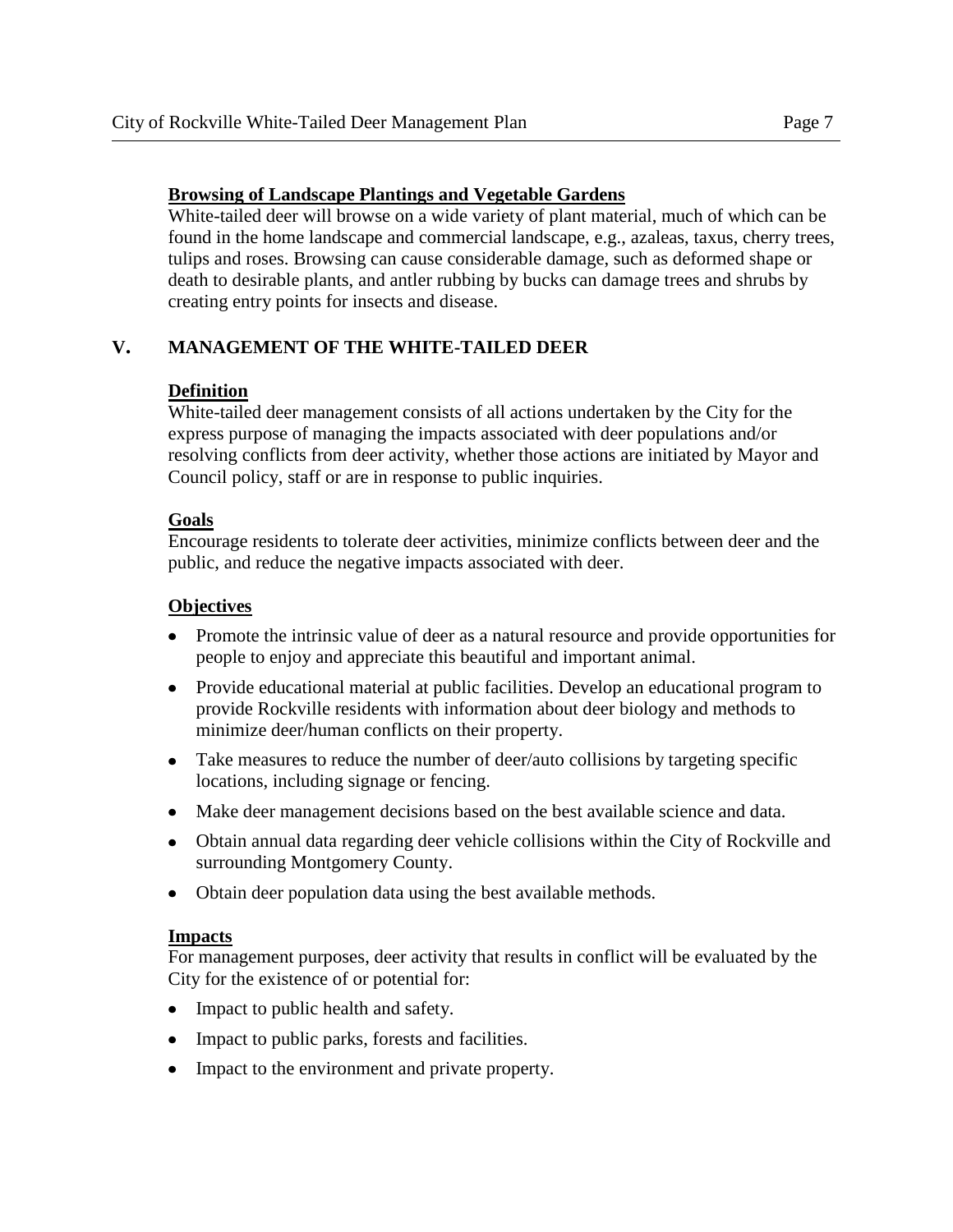The significance of these impacts will determine the type of management techniques employed. Deer management actions will be based on the following:

- Best available science.
- Animal welfare concerns.
- $\bullet$ Applicable laws and regulations.

#### **Applicable City, County and State Laws**

Under Rockville City Code, Section 14-37, "a person may not catch, destroy or interfere with any wild animals within the City limits." This code protects white-tailed deer from harm and, subsequently, there is currently no lethal reduction of deer allowed within the corporate limits of Rockville.

Under Rockville City Code, Section 13-61, "a person may not discharge any firearm, rifle, shotgun, revolver, pistol, air-gun, air rifle, or similar mechanism that is designed to expel a projectile through a gun barrel by the action of any explosive, gas, compressed air, spring, or elastic within the corporate limits of the City whether such mechanism is loaded with blank or live cartridges or projectiles of any kind." Currently, this code prohibits any form of lethal reduction by a firearm.

Legal responsibility for white-tailed deer is vested with the state of Maryland through Natural Resource Article, §§10-205, 10-301 and 10-415, Annotated Code of Maryland through regulation COMAR 08.03.03.06. The DNR provides for deer population management through harvest regulations, which are implemented by establishing the length of hunting season, permitted weapons, bag limits and sex of deer to be harvested. The task force is not recommending traditional hunting open to the general public. Therefore, the standard harvest regulations would not apply in all cases.

#### **Data Collection**

The Neighborhood Services Department and the Department of Recreation and Parks will monitor complaints about nuisance deer and deer/vehicle incidents.

The Recreation and Parks Department shall monitor the effects of white-tailed deer on parks and natural areas.

Forward Looking Infrared Radar (FLIR) Surveys may be used to monitor deer populations. These surveys have been used by DNR, Montgomery and Howard counties to monitor and assess deer population levels in certain areas of the state. During the 1990s, the City also had surveys flown over portions of Rockville. The technique involves using helicopters equipped with FLIR that fly a prescribed course over certain areas. Flights must occur at dusk or at night, during colder weather and when leaf cover is minimal. The FLIR detects the heat sources of deer and other animals and records the images on videotape. Trained observers review the tape and count the number of deer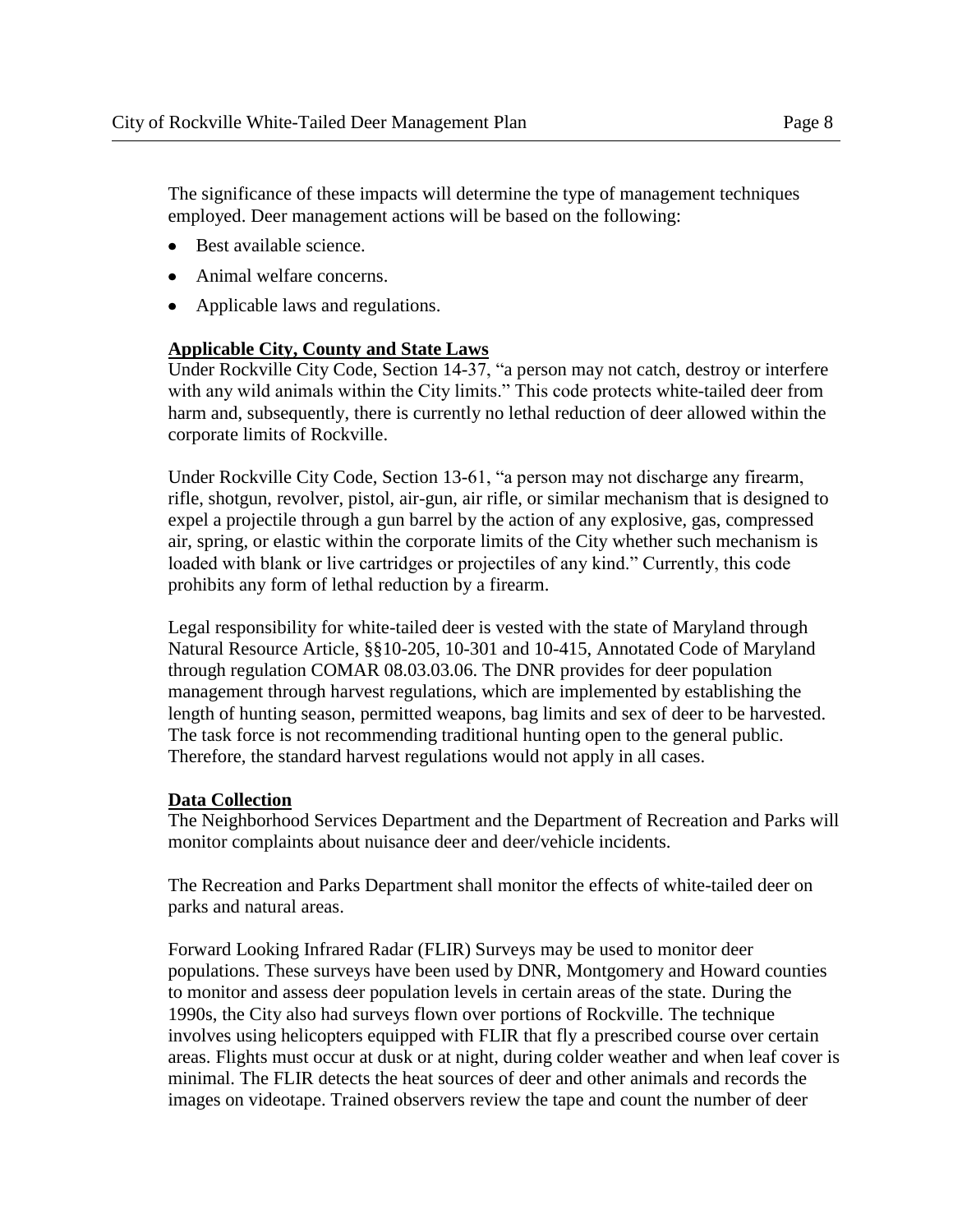recorded during the flight. Deer populations can then be estimated in that particular area. Forward Looking Infrared Radar was used extensively in central Maryland in the late 1990s and early 2000s. Since Sept. 11, 2001, restricted flight zones in the metropolitan Washington, D.C. area have made it impossible to fly an adequate number of transects to continue the survey. However, FLIR, using private contractors, remains a viable population monitoring tool for small parcels.

Game cameras will be considered as an additional option for population estimation.

#### **VI. PROCEDURES**

All public concerns about deer activity creating conflicts will first be investigated in the field by the City.

#### **Deer Conflicts on Private Property**

When there are impacts to private property, the property owner will be counseled to accommodate the deer and tolerate some inconvenience. Interpretive information on deterrence exclusion methods and repellents will be provided. Staff will recommend various options such as fencing, alternative plant selections and use of repellants.

#### **Deer Conflicts on Public Lands**

When there are impacts to public areas, the City may decide to implement management techniques to protect resources. However, damage to trees, shrubs and other plants on parkland, in the absence of other impacts, does not necessarily constitute reason for management. A field investigation of habitat suitability may be conducted to determine overall impacts to natural resources.

If it is determined that the deer population is unsuitable, based on the BCC and CCC and general over population of deer could be contributing to deer vehicle collisions or other safety hazards, the City will consider implementing appropriate management techniques. Those techniques may include deterrence, fencing or exclusion.

In roadways adjacent to public lands, various traffic control devices, including deer crossing signs and warning lights, may be considered.

#### **Evaluation**

The City will monitor and evaluate the success and failures of actions taken based on the annual report and recommendations. The evaluation will be used to develop recommendations for subsequent years. The City will monitor and evaluate the MNCPPC and DNR white-tailed deer management programs for success and failure. The City will continue to monitor advances in white-tailed deer management, including the use of contraceptives. If the use of fertility controls becomes a recommended technique by the DNR, the City should consider it a viable option.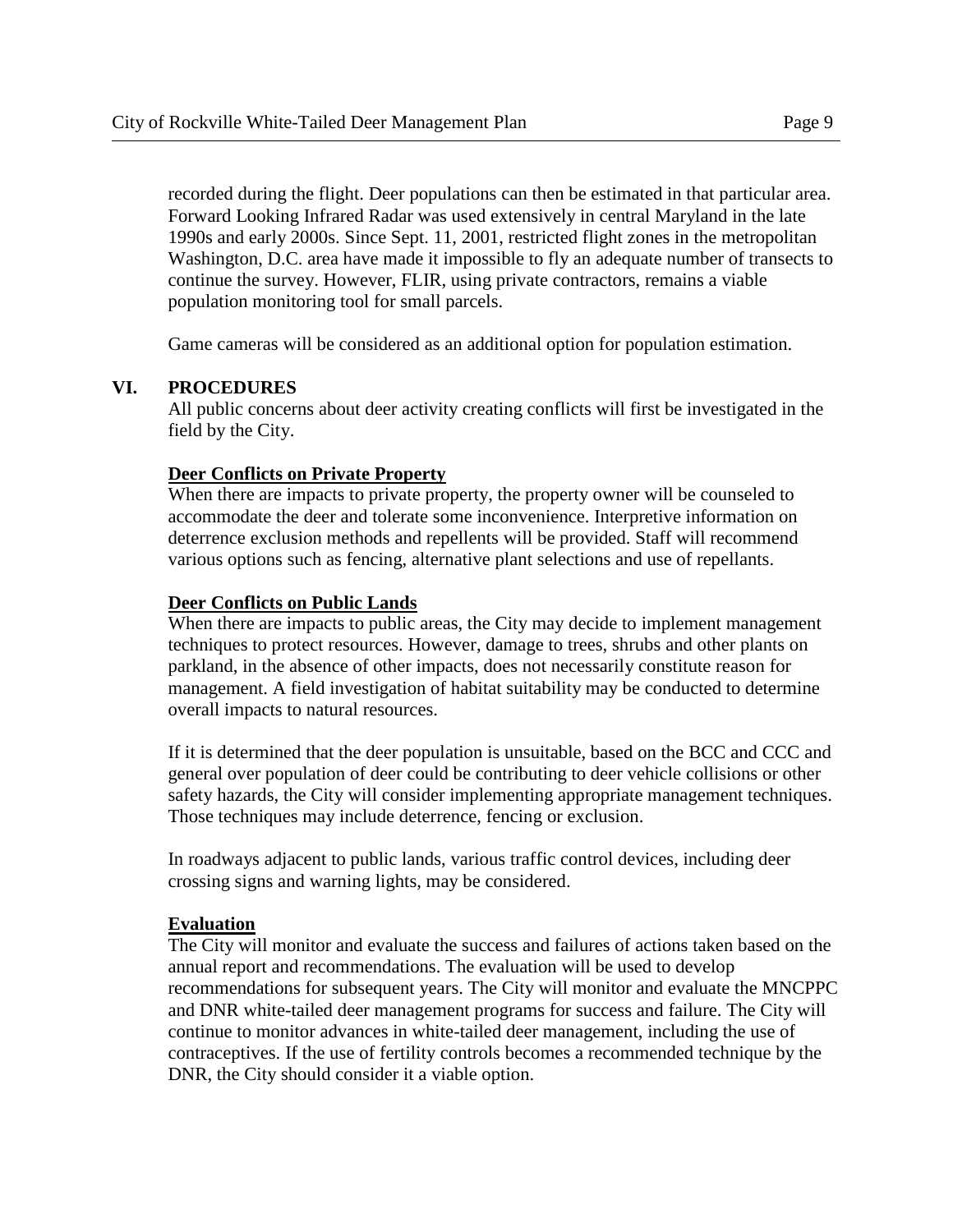#### **VII. ANNUAL REPORT and RECOMMENDATIONS**

The WTDTF recommends that staff, with guidance from the Montgomery County Deer Management Work Group (MCDMWG), develop an annual report and recommendations. The MCDMWG meets annually and includes professionals from the MNCPPC, DNR, National Park Service, Montgomery County Cooperative Extension Service, Montgomery County Police Department, USGS Biological Services Division, Patuxent Wildlife Research Station and the Washington Suburban Sanitary Commission.

This group coordinates and develops deer management actions throughout Montgomery County. This group of experts would annually review management techniques for the City. The MCDWG would replace the WTDTF. Any management techniques proposed for Rockville would be included in the Montgomery County Annual Report. This will ensure that Rockville is using techniques that are consistent with other activities within the County and are based on the best available science. The City will benefit from the years of experience and expertise of this group.

Staff will present the annual report and recommendations to the Recreation and Park Advisory Board and the City's Environment Commission for comment. The annual report and recommendations will be based on current data and the best available science. Based on the data collected and recommendations from the MCDMWG, the annual report and recommendations will include deer population estimates, deer vehicle incidents, proposed management techniques, locations of all activities proposed and results from the previous year. The specific management techniques used and locations will likely vary from year to year. Specific management techniques used may include deterrence, fencing, traffic control devices, repellents or continued tolerance.

The WTDMP will be administered by the Recreation and Parks Department, and coordinated with other City departments as necessary.

#### **VIII. PROCEDURES FOR DECISION MAKING**

The annual report and recommendations will be developed using the following process:

- 1. Staff will gather data from previous years, including FLIR surveys, DVC data and citizen comments and complaints.
- 2. Staff will assess the performance of the previous year's activities and review techniques used in surrounding jurisdictions.
- 3. Staff will develop a draft annual report and recommendations considering non-lethal measures.
- 4. Staff will review the draft annual report and recommendations with the MCDMWG. The group will assist staff with refining the annual report and recommendations.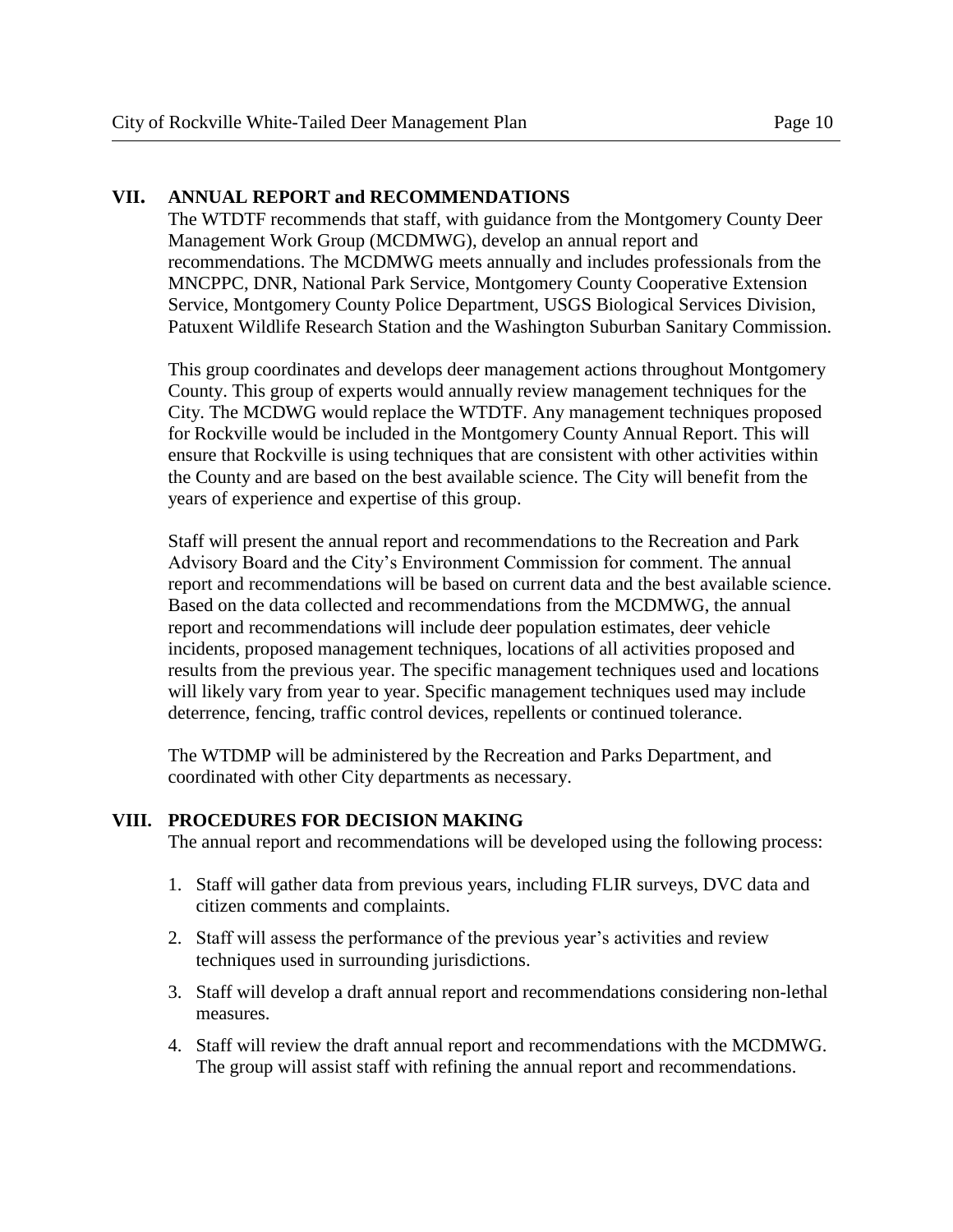- 5. Staff will present the annual report and recommendations to the Recreation and Park Advisory Board and the Environmental Commission.
- 6. Staff will publicize the annual report and recommendations. There will be a twoweek comment period.
- 7. Staff will review the public comments, develop a final plan and recommendations, and present it to the City Manager.
- 8. Upon approval of the City Manager, staff will implement the annual report and recommendations.
- 9. Each year, staff will assess the effectiveness of its past recommendations and repeat the decision-making process above.

#### **IX. MANAGEMENT TECHNIQUES**

The techniques listed below are options available for deer management. Some, if not all, have been used in surrounding jurisdictions.

#### **Deterrence**

Any device or substance, including but not limited to taste or order repellants, designed to repel deer from the area where they are not desired.

• Effectiveness

Some devices/substances may be effective if frequently applied to a localized area. Effectiveness may diminish over time as deer adapt to them. Repellants are humane to the animals and widely available on the market to consumers.

• Application Deterrence techniques may be costly and require frequent application.

#### **Fencing or Physical Exclusion**

A fence or other barrier that permanently protects resources threatened by deer or prevents deer from accessing areas where they are not desired.

**•** Effectiveness

Physical barriers are highly effective resource protectors that virtually eliminate deer from a specific localized area. These exclusionary methods may negatively impact the movements of other desirable species. Depending on the type of fencing used, there can be a significant cost.

• **Application** 

Individual plants can be protected with small screens or larger parcels of land may be protected with fences. The installation and maintenance of these devices may be costly.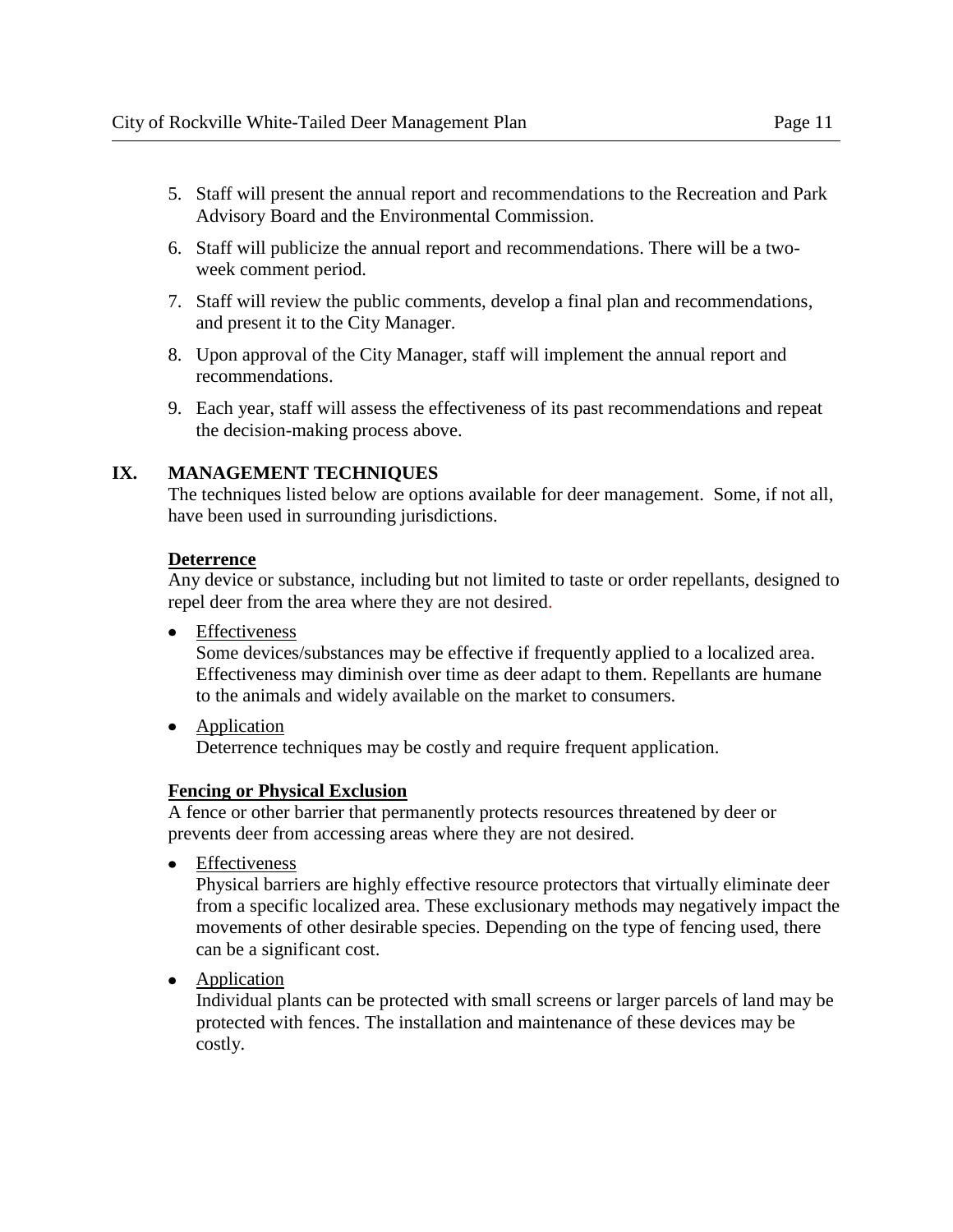#### **Fertility Controls**

#### • Effectiveness/Application

Contraception has been experimentally tested on white-tailed deer for several decades with mixed results. The DNR has cooperated on three white-tailed deer contraception studies in Maryland in an effort to develop new technology that will make contraception a viable alternative in areas where other control methods are not feasible.

A telephone survey conducted by Responsive Management (2007) found that a majority of the general Maryland population would support the use of deer contraception. The longest running Maryland contraception study has been at the .9 square-mile fenced campus of the National Institute of Standards and Technology (NIST) where the deer contraceptive agent porcine zona pellucida (PZP) has been used since 1995. At the beginning of the study, the deer population at NIST was estimated at 211 deer. The population increased to an estimated 291 deer in 1997 before declining to 196 deer in 2007 (Rutberg and Naugle 2007). Researchers at NIST reported that annual deer population change at NIST was strongly correlated with population fertility. When population fertility at NIST dropped below 0.40 fawns per female, the population declined (Rutberg and Naugle 2008).

While using PZP appears to have been successful at stabilizing the deer population at NIST, the current deer population on-site remains at greater than 200 deer per square mile after 11 years of treatment; a density that is at least ten times higher than the recommended density required to minimize habitat damage and human conflicts. Rutberg and Naugle (2008) report that the usefulness of PZP as a management tool will depend on the effectiveness of the vaccine, accessibility of deer for treatment, and site specific birth, death, immigration and emigration rates.

Two other studies in Maryland evaluated the contraceptive agent GonaCon™. However, unlike the NIST study, the GonaCon™ studies lethally removed deer by sharpshooting prior to contraceptive treatment to achieve a desired population density. The studies were conducted to determine if the desired deer densities could be maintained using contraception. Fagerstone et al.(2008) reported that a single shot of GonaCon™ could render female white-tailed deer infertile for one to four years. Both studies in Maryland found that approximately 50 percent of the treated females became fertile again after one year and would require retreatment to remain infertile. It is unknown at this point how long retreated females would remain infertile. GonaCon™ has been approved by the Environmental Protection Agency as a restricted use pesticide for use in free-ranging white-tailed deer. While it is approved for free-ranging deer, it is unlikely GonaCon™ will be effective for treating a wide spread, free-ranging deer population.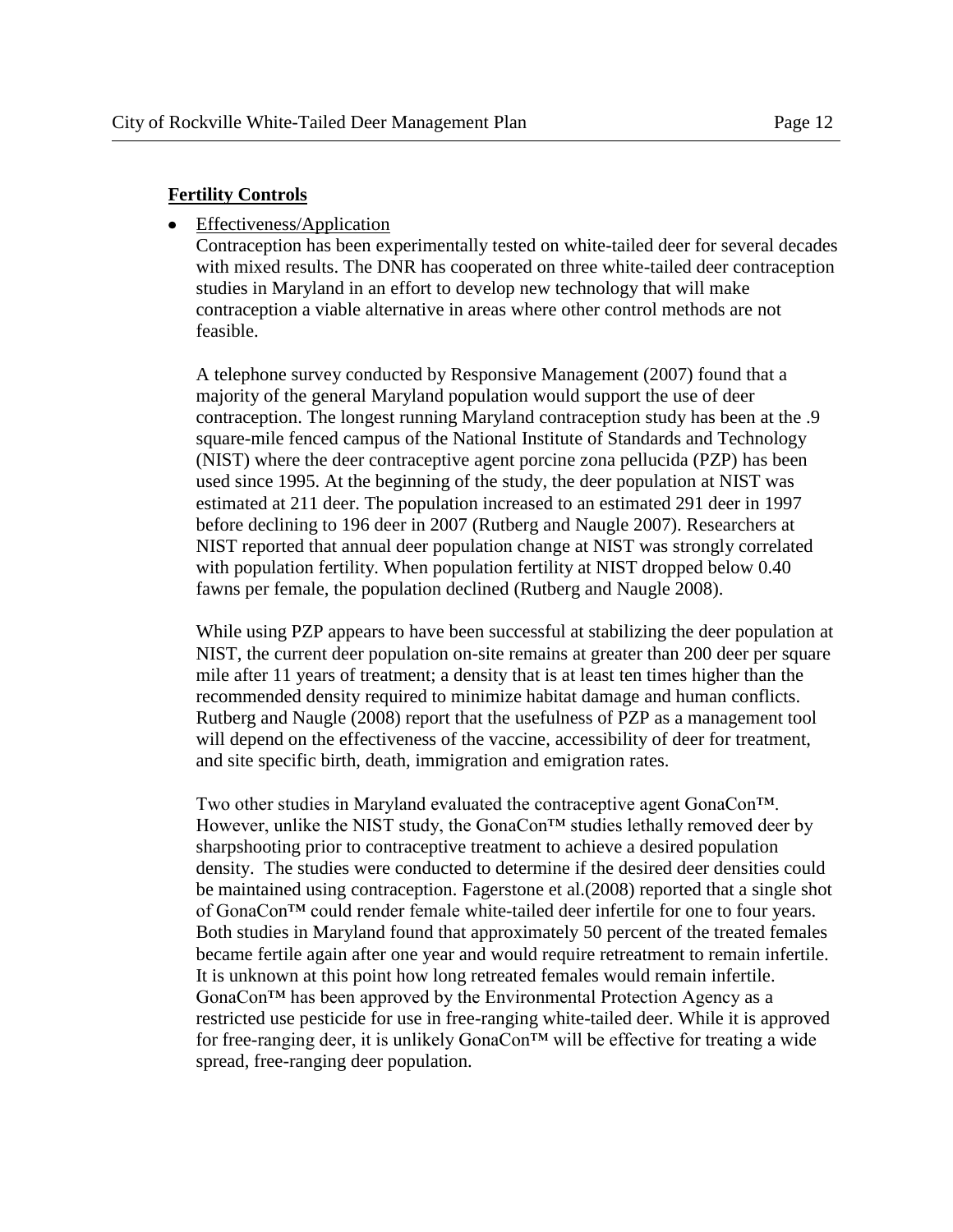To be effective, the contraceptive must provide a one-shot treatment that renders female deer infertile for multiple years (not just a single year) and it must be capable of being administered to a large enough proportion of the female deer population to alter population size. Currently, GonaCon™ must be injected by hand into a captured deer. Based on current deer population estimates and contraceptive technology, approximately 80,000 female deer would need to be captured and administered GonaCon™ in Maryland for effective state-wide population control. Most of these deer would need to be recaptured and retreated in subsequent years. It is impossible to meet these requirements. Instead, GonaCon™ will most likely find its niche in treating deer that have a restricted range and where there is adequate access to the majority of the deer so treatments can be administered.

Maryland DNR is currently developing policies and guidelines that will include application guidelines and a certification program regarding the use of GonaCon™ in Maryland. Likewise, the department will continue to monitor the development of deer contraceptives and will cooperate on future studies as they are proposed. The cost of application ranges from \$800 to \$1,000 per deer, as reported by the DNR. The task force recommends continuing to monitor and review advances made with this and other similar products as they become available.

#### **Trap and Relocate**

#### $\bullet$ Effectiveness/Application

Trapping deer in an area that is overpopulated and relocating them elsewhere would directly reduce deer-human conflicts in the locale from which they are removed. However, the potential would exist to create the same conflicts at the release site. Numerous capture methods exist, but there are few, if any, potential release areas that are experiencing low deer populations.

Trapping, tranquilizing and transporting deer presents serious risks for both the deer and those handling them. Technicians are placed at risk of injury from hoofed and antlered captives, and may be exposed to accidental doses of tranquilizers. Deer disease such as Chronic Wasting Disease may be spread to relocation sites. The animals are under extreme stress throughout the procedure and mortality can be as high as 15 to 25 percent because of capture-induced stress. When released into areas with existing deer herds, mortality rates as high as 85 percent have been documented within 12 months of release. While public support for this method may be high in the some communities, the DNR does not allow trapping and relocating deer in Maryland.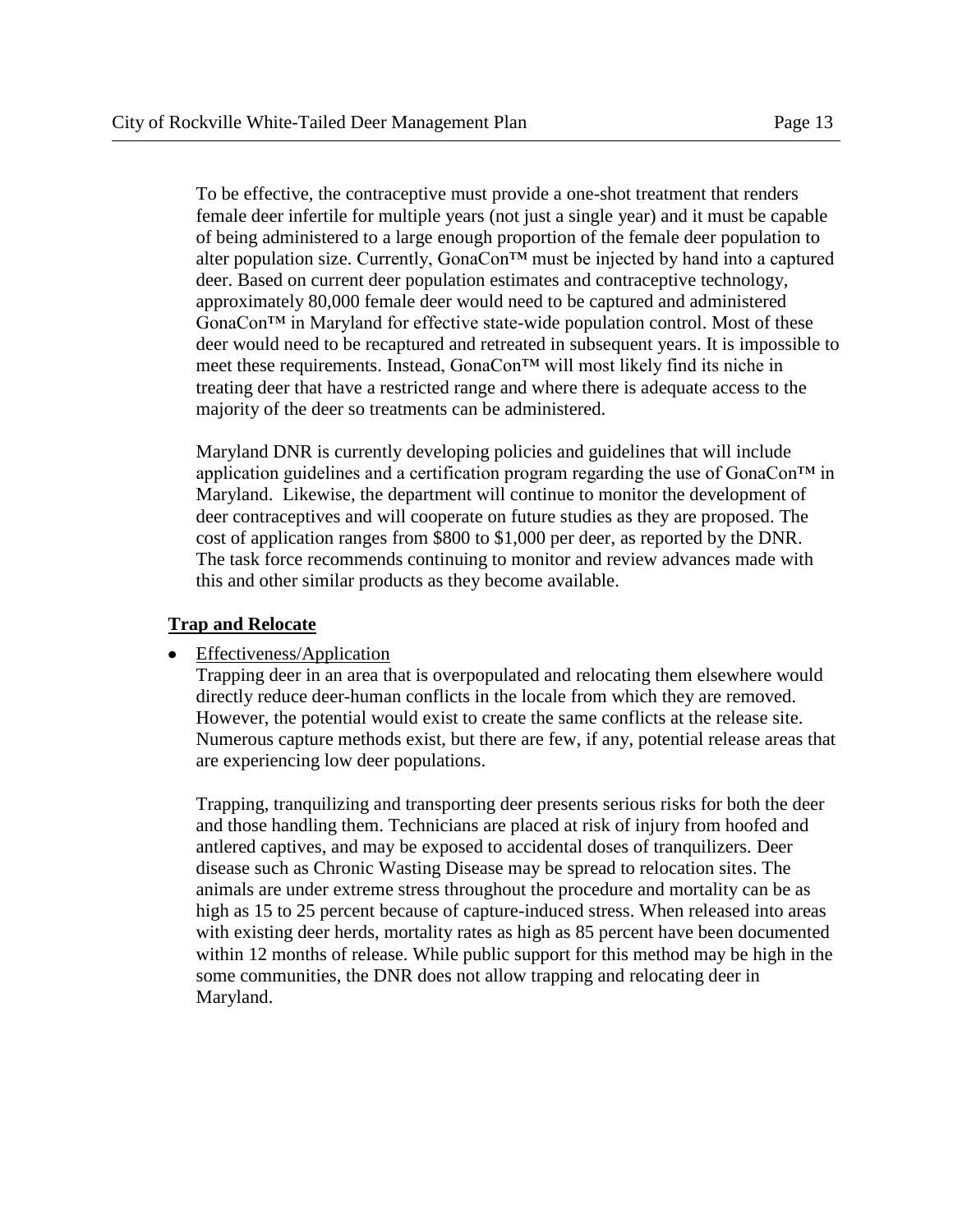#### **Description**

The task force recommendations to the Mayor and Council make it clear that public information is an important part of the management of deer-human conflicts in the City. It is the aim of the information and education component to clarify deer-related issues, biology and ecology, and make information readily available to the general public.

#### **Actions**

The following actions are intended to better inform and educate the public, and to address commonly expressed concerns related to deer.

- Develop an informational brochure on white-tailed deer, including information on  $\bullet$ deer biology, ecology, deer-human conflicts and the management options that may reduce or end those conflicts. This brochure should provide a list of agencies and organizations involved in the issue, and how each may be contacted. It should be distributed throughout the City in all recreation centers, the Nature Center and other government office buildings, and be available online and to the homeowner associations and all Rockville residents.
- Offer educational programs through the Department of Recreation and Parks and interested organizations such as garden clubs. These programs would include information similar to the brochure, and would also serve as a forum for exchange of new ideas and opinions for the task force to process.
- Develop and maintain, through the Public Information Office, a plan to provide timely and relevant information on deer, suited to the needs of the season. Information would be distributed through print, Web and social media, as well as broadcast segments on Rockville 11 (cable channel 11). Some information could be issued to media, but most educational and communicative information would be distributed through City communication tools such as Rockville Reports, the Web and Facebook.
- Develop and produce an exhibit display on deer issues and the management plan. This display could be housed at the Croydon Creek Nature Center, rotated through the community centers, other public buildings and other locations if requested.
- Produce and distribute an annual update on deer management activities and information for all interested parties. Note all significant accomplishments and milestones reached during the preceding year.
- Develop a deer management website, with appropriate links, to disseminate information through the increasingly popular medium of the Internet.